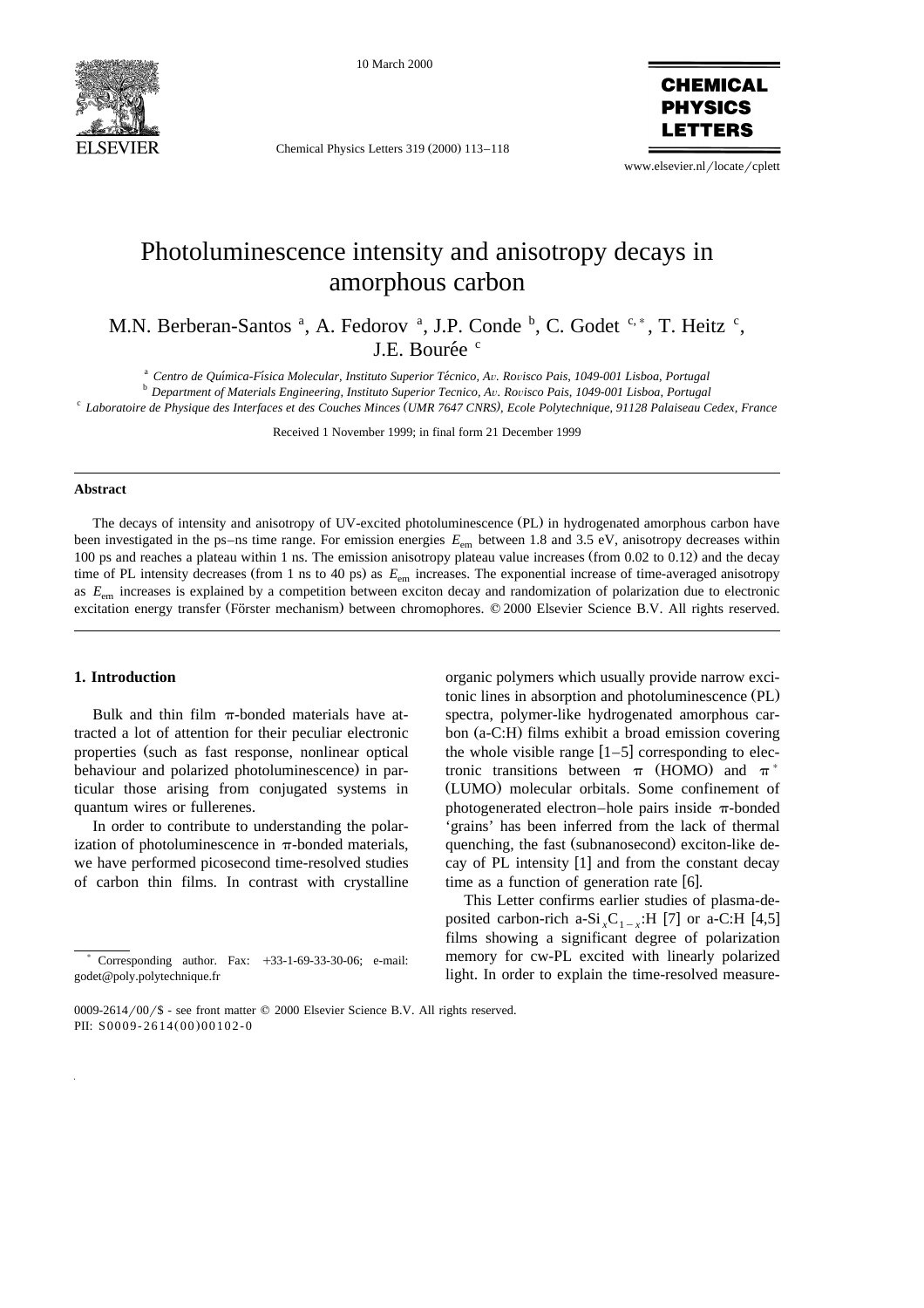ments presented in this Letter, giving evidence of a fast decrease of emission anisotropy towards a finite plateau value between 0.1 and 1 ns, a dipole–dipole electronic excitation energy transfer (or Förster mechanism) is proposed rather than previous descriptions based on phonon-assisted depolarization.

### **2. Experimental**

Time-averaged and time-resolved behavior of photoluminescence are investigated using a polymer-like a-C:H film (43 H at%, density 1.6 g  $\text{cm}^{-3}$ ) grown on crystalline silicon using a dualplasma process [8], which is typical of amorphous carbon with high PL efficiency. The carbon films are amorphous, as shown by the broad C–C pair correlation functions deduced from  $X$ -ray diffraction [9]. Absorption at excitation energy  $E_{\text{exc}} = 4.13 \text{ eV}$  (300 nm) is homogeneous, the film thickness  $(190 \text{ nm})$ being smaller than the absorption depth (430 nm) as deduced from spectroscopic ellipsometry [8].

Time-averaged PL measurements were performed at 300 K with a SPEX Fluorolog system. UV light from a Xe arc lamp was focused onto the sample (incidence angle  $\sim 60^{\circ}$ ) through a monochromator set at 300 nm (27 nm excitation bandwidth). The resulting PL was collected by a monochromator (9 nm emission bandwidth) coupled with a photomultiplier. Polarized spectra were recorded in the V–V, V–H, H–V and H–H configurations (H corresponding to the plane of incidence) with 20 s integration time, a bandpass filter 250–400 nm being inserted between the first polarizer and the carbon film. The photomultiplier background level was subtracted before calculation of the time-averaged anisotropy  $\langle r \rangle$  $[10]$ :

$$
\langle r \rangle = (I_{\parallel} - I_{\perp}) / (I_{\parallel} + 2I_{\perp})
$$
  
=  $(I_{\text{VV}}/k - I_{\text{VH}}) / (I_{\text{VV}}/k + 2I_{\text{VH}}),$  (1)

where  $k = (I_{\text{HV}}/I_{\text{HH}})$  is introduced to take into account the polarization response of the monochromator.

The dynamic relaxation of photo-excited carriers has been investigated at 300 K using laser excitation at 4.13 eV  $(300 \text{ nm})$  and 2.15 eV  $(577 \text{ nm})$ . In the latter case, complementary data were collected at

300 and 80 K. Picosecond time-resolved PL decays were obtained by the single-photon timing method, with excitation from a Coherent 701-2 dye laser, delivering 3–4 ps pulses ( $\sim$  40 nJ/pulse) at a frequency of 3.4 MHz. The instrument response function has an effective FWHM of 30 ps. Time scales varied between  $0.955$  ps/channel and  $5.52$  ps/channel, with 1024 acquisition channels. Intensity decay measurements were made by alternated collection of impulses and decays with the emission polarizer set either at magic angle position (unpolarized PL) or at H (respectively V) position. Detection by a microchannel plate photomultiplier was done by passing the emission through a depolarizer and then through a monochromator. Data reported here were taken with incidence and emission angles of  $15^{\circ}$  and  $0^\circ$ , respectively, but qualitatively similar results were obtained with the  $74^{\circ}-16^{\circ}$  configuration.

## **3. Results**

Fig. 1 shows the broad total PL emission spectra, along with the time-averaged anisotropy  $\langle r \rangle$ . As emission energy  $E_{\text{em}}$  decreases in the range  $2.2-3.0$ eV, an exponential decrease of  $\langle r \rangle$  is evidenced. For  $E_{\text{em}}$  lower than 1.9 eV, the signal-to-noise ratio is too low to measure  $\langle r \rangle$  therefore  $\langle r \rangle$  has been extrapolated as shown in Fig. 1b.

Fig. 2 shows typical experimental decays of intensity and emission anisotropy for PL emission at  $E_{\text{em}} = 2.95 \text{ eV}$  (420 nm) excited at  $E_{\text{exc}} = 4.13 \text{ eV}$ (300 nm). Intensity decays have been fitted using a convolution between the laser excitation and an analytic intrinsic decay function. Although a continuous distribution of PL decay times could be expected from an amorphous material, the assumption of a discrete distribution of decay times has been made. The experimental data are very accurately fitted using a decay function made of the sum of three exponentials  $(6$ -parameter fit) as shown in Fig. 2a. The decay times  $(\tau_1)$  of PL intensity are obtained as a weighted average of the fitted decay times. They decrease from 965 to 39 ps as a function of increasing emission energy  $E_{em}$  (Table 1).

As illustrated in Fig. 2b, for 4.13 eV excitation, PL emission anisotropy decreases from  $\sim 0.30$ within  $\sim 100$  ps, independently of  $E_{\text{em}}$ . Within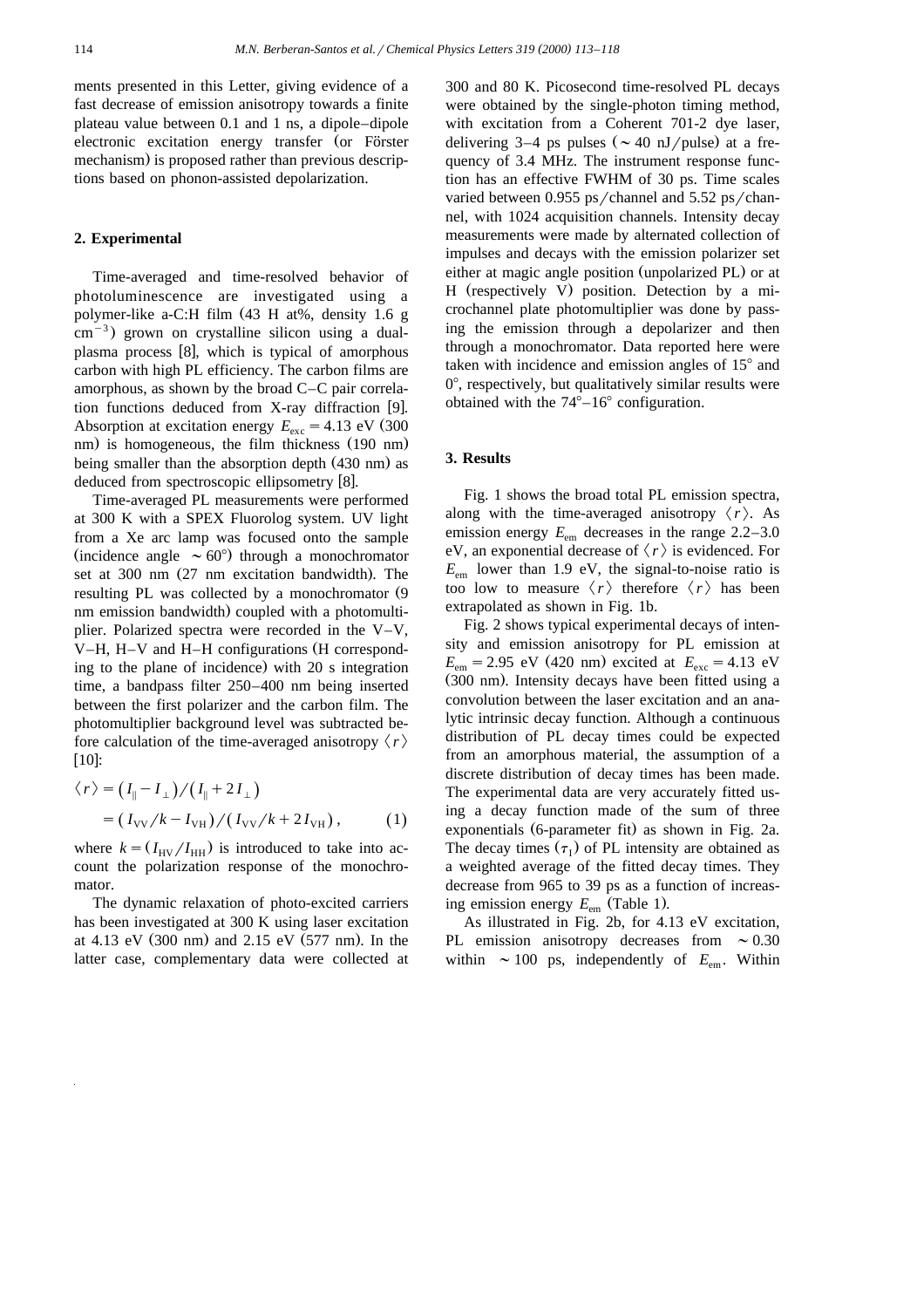

Fig. 1. (a) Spectral density of PL emission at room temperature  $(E_{\text{exc}} = 4.13 \text{ eV})$ . Dashed lines indicate interpolation of data in the excitation second order near  $2.1 \text{ eV}$ . (b) Time-averaged anisotropy  $\langle r \rangle$  of PL. Dashed lines indicate extrapolated values.

200–1000 ps, the anisotropy reaches a plateau with a finite value (noted  $r(1 \text{ ns})$ ) which increases from 0.02 to 0.12 as a function of increasing emission energy. Plateau values as large as  $0.21 \pm 0.02$  (300 K) or  $0.24 \pm 0.03$  (80 K) have been obtained for 1.75 eV emission, excited at lower energy  $E_{\text{exc}} = 2.15$ eV. The anisotropy decay function is quite complex and its description remains beyond the scope of this investigation.

A coherent picture of time-averaged and time-resolved anisotropy values can be obtained from a simple description taking into account the measured time-dependent generation rate  $L(t)$  due to laser beam absorption and assuming a single-exponential decay of PL intensity:  $f(t) = \exp(-t/\tau_d)$  and a single-exponential function for the anisotropy decay:  $r(t) = r_{\infty} + (r_0 - r_{\infty}) \exp(-t/\tau_{\text{DP}})$ . One obtains for the time-averaged polarization anisotropy

$$
\langle r \rangle = \left[ r_{\infty} + r_0 (\tau_{\rm DP} / \tau_{\rm d}) \right] / \left[ 1 + (\tau_{\rm DP} / \tau_{\rm d}) \right], \qquad (2)
$$



Fig. 2. (a) PL intensity decay at  $E_{\text{em}} = 2.95 \text{ eV}$  using  $E_{\text{exc}} = 4.13$ eV excitation (the time dependence of the laser excitation is also shown). The fitted 3-exponential decay is superimposed to experimental data. (b) Anisotropy decay: the plateau value  $(r = 0.093)$ is fitted between 200 and 700 ps. The time scale was 0.955 ps/channel.

giving the average depolarization time

$$
\tau_{\rm DP} = \left(\nu_{\rm DP}\right)^{-1} = \tau_{\rm d}\big[\big\langle r\big\rangle - r_{\infty}\big] / \big[r_0 - \big\langle r\big\rangle\big].\qquad(3)
$$

Assuming the highest physical value of polarization anisotropy  $r_0 = 0.40$  (a lower value of 0.30 being

Table 1

Some measured PL characteristics of amorphous carbon using  $E_{\rm exc} = 4.13$  eV: time-averaged anisotropy  $\langle r \rangle$ , intensity decay time  $(\tau_1)$  and anisotropy plateau value  $r(1 \text{ ns})$ 

Using the assumed initial anisotropy  $r_0$ , a calculated anisotropy decay time  $(\tau_{\text{DP calc}})$  is obtained from (Eq. (3))

| $(nm)$ $(eV)$ $(ps)$ |  | $\lambda_{\rm em}$ $E_{\rm em}$ $\tau_{\rm I}$ $r_0$ $r(1 \text{ ns})$ $\langle r \rangle$ | (p <sub>S</sub> ) | $\tau_{\text{DPcale}}$ $\tau_{\text{DPcale}}/\tau_{\text{I}}$ |
|----------------------|--|--------------------------------------------------------------------------------------------|-------------------|---------------------------------------------------------------|
|                      |  | 350 3.54 39 0.40 0.120 0.25 <sup>a</sup> 34                                                |                   | 0.87                                                          |
|                      |  | 420 2.95 90 0.40 0.093 0.258                                                               | 105 1.16          |                                                               |
|                      |  | 470 2.64 204 0.40 0.080 0.127 35                                                           |                   | 0.17                                                          |
|                      |  | 545 2.28 541 0.40 0.041 0.076 59                                                           |                   | 0.11                                                          |
|                      |  | 700 1.77 965 0.40 0.025 0.035 <sup>a</sup>                                                 | 26                | 0.03                                                          |

<sup>a</sup> Extrapolated  $\pm 0.05$  (Fig. 1b).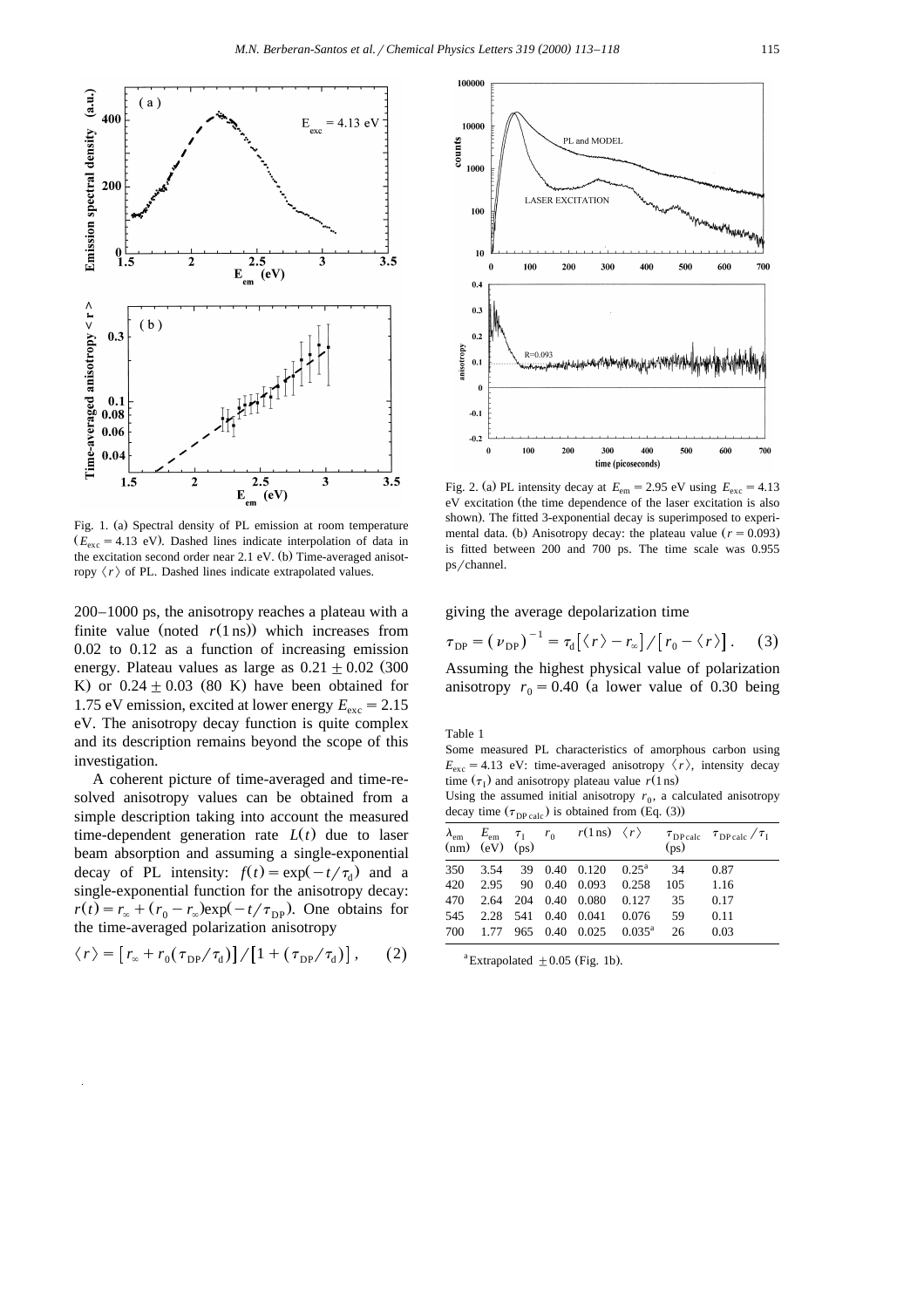

Fig. 3. Intensity decay rate  $(\nu_{\rm D})$  and depolarization rate  $(\nu_{\rm DD})$ dependence on the emission energy  $(E_{\text{exc}} = 4.13 \text{ eV})$ .

obtained experimentally in Fig. 2b), using  $r_\infty = r(1)$ ns) and  $\langle r \rangle$  values shown in Fig. 1b, one obtains values of  $(\nu_{\text{DP}}) \approx 2 \times 10^{10} \text{ s}^{-1}$  which remain basically independent on  $E_{em}$  in the range 1.8–3.5 eV  $(Table 1)$ .

Fig. 3 shows the respective behavior of the depolarization rate  $(\nu_{\text{DP}})$  and the intrinsic decay rate  $(\nu_{\text{I}})$ as a function of emission energy *E*em. Their ratio changes by more than one order of magnitude and explains the  $E_{em}$ -dependence of time-averaged anisotropy  $\langle r \rangle$  on the basis of competing mechanisms. For emission energies below 2.7 eV, the intensity decay time  $(\tau_1)$  is large, as compared to the depolarization time ( $\tau_{DP} \approx 50$  ps), and the radiative recombination is weakly polarized. For higher  $E_{\text{em}}$  values  $(E_{em} \geq 3.0 \text{ eV}) \tau_{I} \approx \tau_{DP}$ , corresponding to strongly polarized emission. In the following, the physical signification of the intensity decay rate  $(\nu_{\rm I})$  and the depolarization rate  $(\nu_{\text{DP}})$  is addressed.

## **4. Discussion**

The emission energy dependence of intrinsic PL decay rates, due to both radiative and non-radiative recombination mechanisms, is in quantitative agreement with previous studies of amorphous carbon films  $[2,6]$  and C-rich silicon carbon alloys with wide bandgap [11]. This result thus reveals a general behavior of  $\pi$ -bonded amorphous carbon films.

The observed subnanosecond decay times indicate that photogenerated pairs in a-C:H remain in close

Coulomb interaction, in contrast with radiative tunneling recombination in a-Si:H which occurs in the  $\mu$ s–ms time range between carriers trapped separately in localized valence and conduction band tail states. As a consequence, previous models developed for PL in a-Si:H, where no polarization anisotropy has been reported, are unappropriate to describe or predict the PL properties of a-C:H.

Following the model developed by Kivelson et al. for trapped-exciton recombination in disordered solids  $[12]$ , we assume that pair dissociation or radiative recombination only occurs after a fast thermalization of the exciton-like pair corresponding to relaxation of the excess energy by phonon emission within typically 1 ps. If the thermalized exciton is in thermal equilibrium with its surroundings, the dynamic characteristics of PL should be excitation energy independent. To assess the role of excitation energy and measurement temperature on carrier relaxation, intrinsic decay rates were measured at 300 and 80 K. For  $E_{\text{em}}$  values between 1.75 and 2.07 eV, the decay rates are found to be independent of measurement temperature  $(0.78-0.92$  ns at 80 K, 0.66–0.78 ns at 300 K, using  $E_{\text{exc}} = 2.15 \text{ eV}$  and excitation energy  $(0.7-1 \text{ ns at } 2.15 \text{ eV}, 0.96 \text{ ns at }$ 4.13 eV, measured at  $300$  K).

The fact that a broad asymmetrical emission band is observed, indicates the existence of a quasi-continuum of chromophores, each with its own manifold of states and characteristic emission spectrum and lifetime. The existence of resonance features in PL excitation spectra in a-C:H films  $[3]$  points towards the photogeneration of trapped excitons in which one of the charge carriers is trapped in a highly localized state in the pseudogap and the other carrier is bound to the first by their mutual Coulomb interaction in a large hydrogenic state. Exciton dissociation in amorphous carbon films appears to have a low probability since neither thermal (up to  $300 \text{ K}$ ) nor electric field (up to  $10^6$  V cm<sup>-1</sup>) quenching of PL, could be detected  $[1]$ . This is consistent with the very low photoconductivity of a-C:H.

Denser carbon films with lower bandgaps have smaller PL efficiencies because geometrical distortions of the carbon matrix may contribute to mixing of  $\pi$  and  $\sigma$  states, thus decreasing the confinement of photogenerated exciton-like pairs and enhancing non-radiative tunneling mechanisms. Non-radiative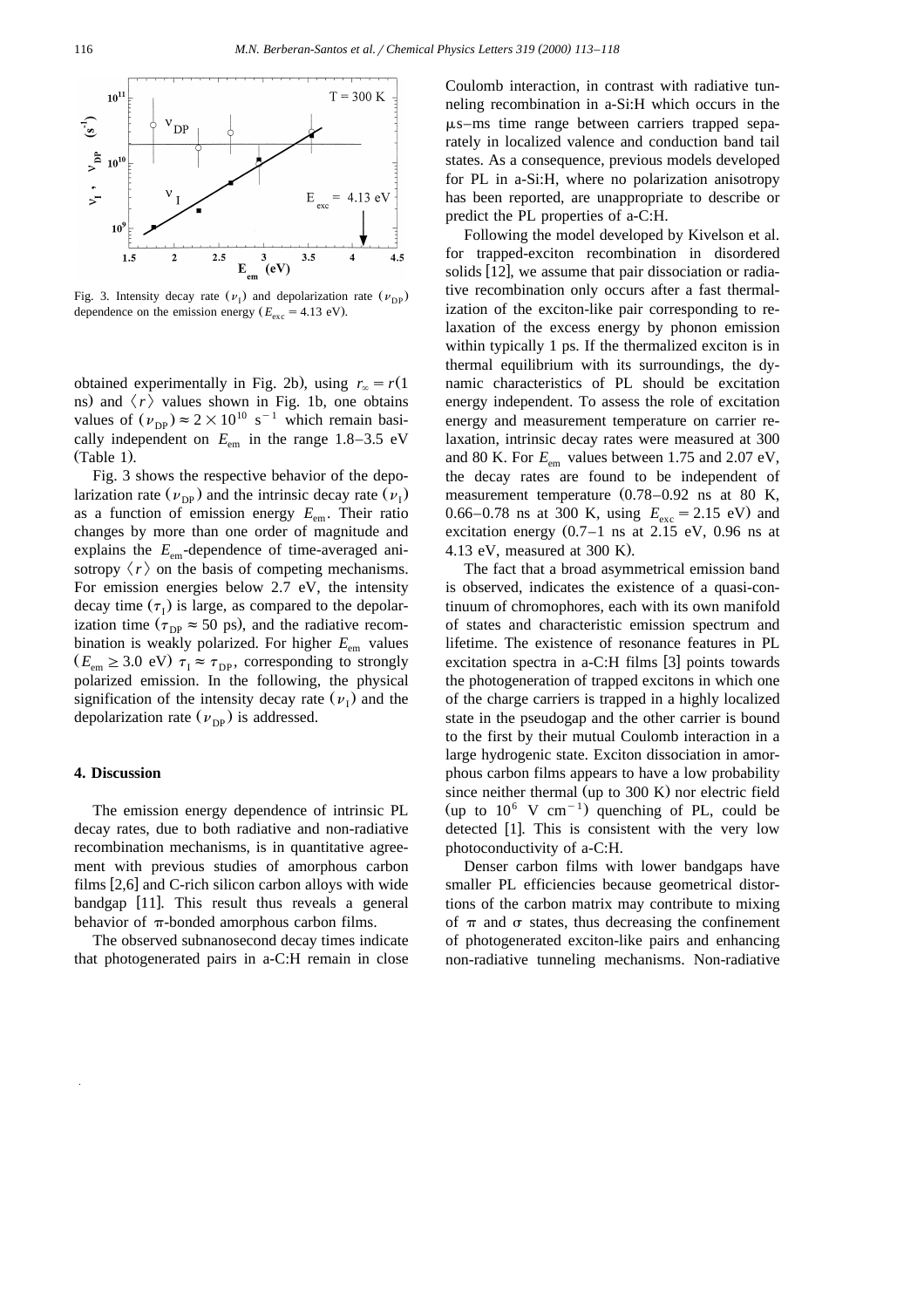decay also explains the shorter intrinsic decay time  $(\tau_I)$  at higher  $E_{em}$  (Fig. 3): the decay rate becomes smaller at lower  $E_{em}$  where the density of available sites near midgap is smaller, eventually approaching the radiative decay rate. It is interesting to note that the decay time for the red chromophores is similar to the value measured for the most abundant fullerene,  $C_{60}$  (1.1 ns), a  $\pi$ -system known to emit in the same wavelength range  $[13]$ .

A possible depolarization mechanism, often reported in polymers, is radiationless excitation transfer from a donor to an acceptor chromophore via incoherent resonant dipole–dipole interactions  $(Förster mechanism)$  [14,15]. For each transfer the depolarization efficiency is  $\sim$  96% in a random medium. Chromophores may act as both donors or acceptors depending on the energetics.

The following features are expected from a radiationless energy transfer mechanism:

 $(1)$  The PL emission anisotropy will result, at all emission energies, from the directly excited high-energy chromophores (donors), the only ones to have polarized emission.

 $(2)$  The anisotropy plateau at longer times reflects the contribution to the PL of directly excited chromophores that have no acceptors in their neighbourhood. This contribution is expected to be smaller at lower emission energies where the emission of acceptors is dominant.

(3) Increasing excitation energy selects chromophores higher in the density of states distribution, providing a higher density of neighbouring chromophores that can act as acceptors. In this case, the anisotropy decay is fast and the plateau value is low. In contrast, excitation at lower energies selects donors that are surrounded by chromophores that cannot, in part, act as acceptors because their energies are likely to be higher than the primarily excited donors. In this way, the plateau value should be higher. All the described trends are observed.

As predicted by the model, the decay rate of anisotropy either coincides, or is faster than the decay rate of high-energy donors (Fig. 3).

In order to check for the Förster depolarization mechanism, a numerical estimate of the depolarization rate can be obtained from the excitation transfer rate  $(\nu)$ , which is proportional to the energy overlap between the emission spectral density of donor sites and the absorption spectrum of acceptor sites, separated by a distance *R* and can be expressed as:

$$
\nu = (1/\tau_I) (R_0/R)^6, \tag{4}
$$

where the effective critical Förster radii,  $R_0$ , usually take values between 20 and 60  $\AA$  [14,15]. Assuming a random distribution of chromophores, the decay law of initially excited donors is known to be given by:  $i(t) = \exp[-(t/\tau_F) - bt^{1/2}]$ , where  $b = 0.845 n_A [\pi/\tau_F]^{1/2}$  and  $n_A = \frac{4}{3} \pi N_A [R_0]^{3}$  is the number of acceptor molecules within a sphere of radius  $R_0$ . A fit of this equation to the PL intensity decay at 3.54 eV (not shown) gives  $(\tau_{\rm F})$  = 214 ps (intrinsic decay time of the blue chromophores) and  $b = 0.019$  ps<sup>-1/2</sup>, corresponding to densities *N*<sub>A</sub> of acceptor molecules between  $2.0\times10^{17}$  and  $5.5\times$  $10^{18}$  cm<sup>-3</sup>. It is stressed that the Förster decay equation strictly applies to emission close to the excitation energy, corresponding to primarily excited blue chromophores, in contrast with lower emission energies which include a significant number of acceptors. Hence, a significant difference between the Förster times  $\tau_F$  and the model-free  $\tau_I$  values is expected.

In this model, the long-time plateau of the anisotropy at high  $E_{em}$  reflects the fraction of isolated chromophores which cannot transfer within the intrinsic lifetime. Using the value of  $r(1 \text{ ns}) = 0.12$  at  $E_{\text{em}} = 3.54$  eV, one obtains an estimate for the fraction of isolated chromophores,  $p = 0.12/0.40 = 0.3$ , since 0.4 is the maximum polarization anisotropy value. Assuming a random distribution, the probability that no nearest neighbours occur for distances smaller than *R* is given by  $p = \exp(-\frac{4}{3}\pi N_A R^3)$ , resulting in  $N_A = -3 \ln p / 4 \pi R^3$ . Non-radiative transfer will be negligible for  $R \geq 2R_0$ , corresponding to distances of  $40-120$  A, depending on the value of  $R_0$ . From the above values, one obtains concentrations of acceptors between  $1.6\times10^{17}$  and  $4.5\times10^{18}$  cm<sup>-3</sup>, in agreement with the previous estimate.

## **5. Conclusions**

In summary, the dynamic properties of photoluminescence in amorphous carbon films appear to be independent of excitation energy and measurement temperature  $(80 \text{ K} < T < 300 \text{ K})$  providing strong